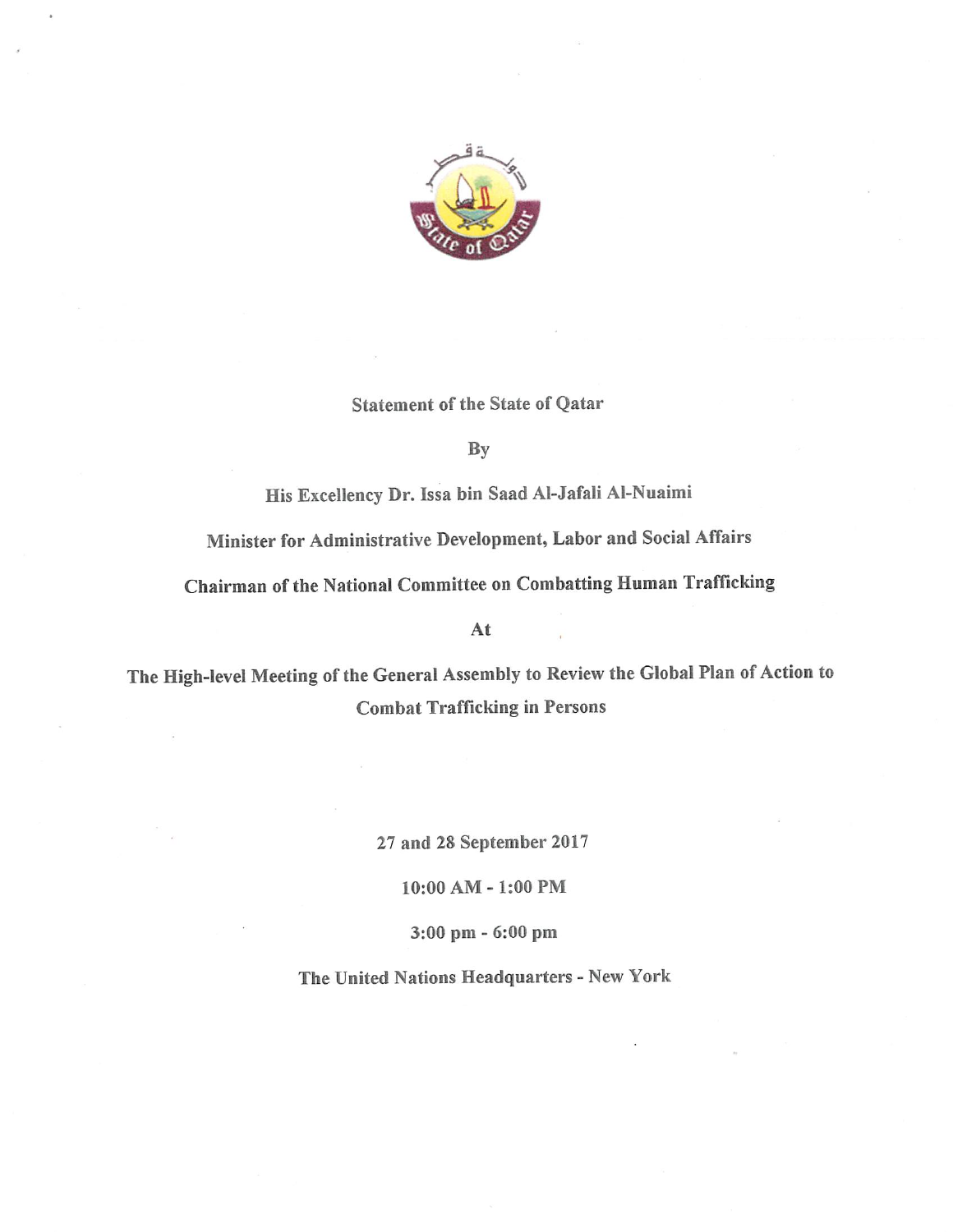Excellencies,

Your Excellency the President of the General Assembly,

Your Excellency the Secretary-General,

Ladies and Gentlemen,

I am pleased and honored, on behalf of my delegation, to address you on the occasion of the High-level Meeting of the General Assembly to Review the Global Plan of Action to Combat Trafficking in Persons.

We are pleased today to witness the official adoption of the Political Declaration on the Implementation of the United Nations Global Plan of Action to Combat Trafficking in Persons to which Qatar has contributed, in partnership with Belgium, by facilitating its negotiations. The declaration was agreed upon thanks to the political will of Member States to take concerted and decisive action to implement the Plan of Action and put an end to such heinous crime, wherever it is committed.

## Mr. President,

Combatting the phenomenon of trafficking in human beings requires addressing the real causes leading to it, be they social, economic, cultural, political or ideological, or the absence of the rule of law or any other reasons.

There is no doubt that the inability of the international community to find just and decisive settlements to conflicts, and the resulting terrorism and the emergence of armed organizations outside the framework of the international law, are major contributors to the growing phenomenon of trafficking in human beings that violates the fundamental rights of individuals and peoples alike. In fact, crises and conflicts create a fertile environment for traffickers, that facilitates committing their crimes of human trafficking.

At the national level, the State of Qatar has taken many legislative measures, including the promulgation of Law No. 15 of 2011 on Combating Human Trafficking, that criminalizes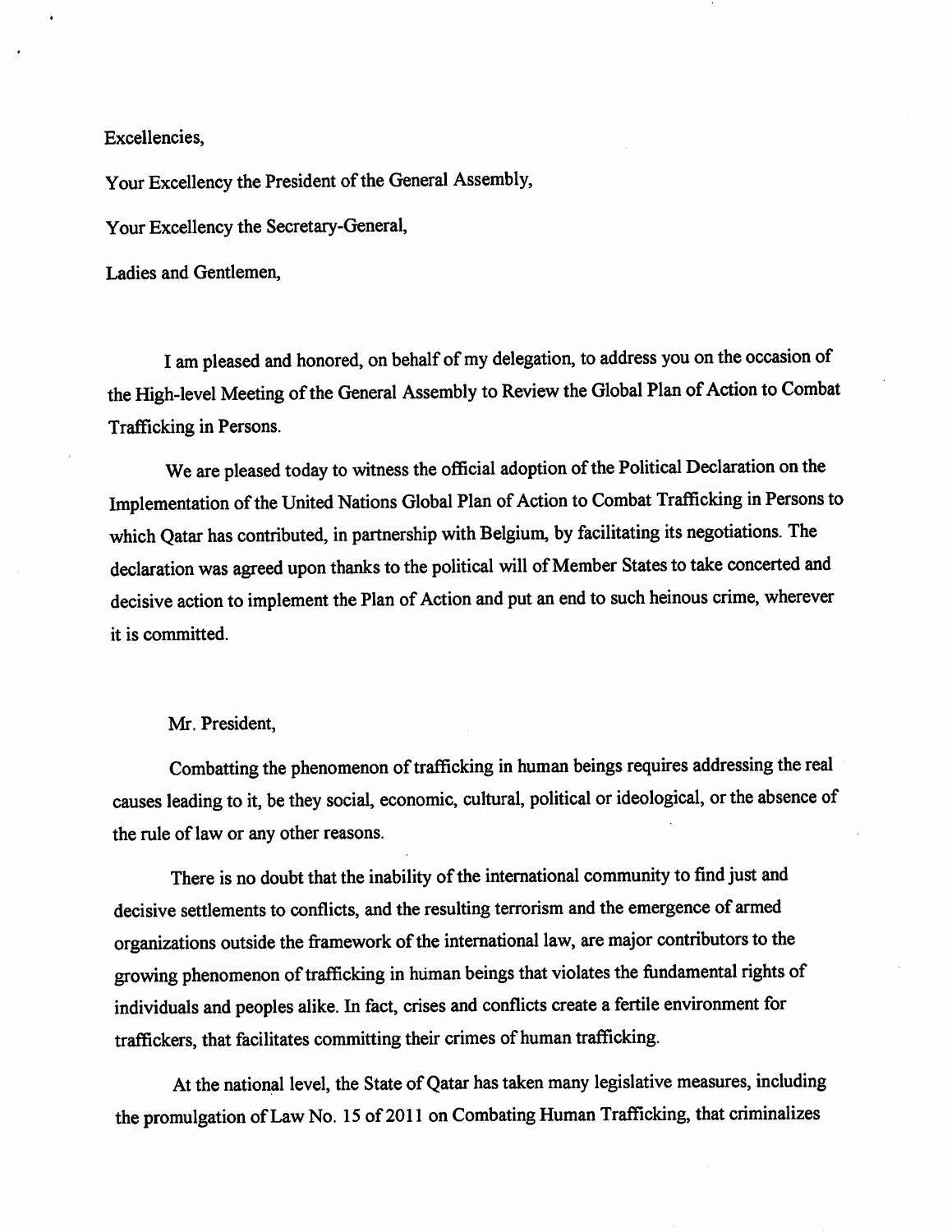trafficking in persons in all its forms and types, Law No. 21 of 2015, that abolished the sponsorship (kafala) system, and Law No. 15 of 2017 on domestic workers. At the institutional level, the government established the National Committee on Combatting Human Trafficking to consolidate the efforts of the state institutions and the civil society in addressing the phenomenon of trafficking in human beings. To that end, the Committee aims to develop a national plan to combat human trafficking and follow-up on its implementation, along with programs that provide care and rehabilitation for victims of trafficking to help in their quick integration in the society.

The National Committee on Combatting Human Trafficking is also coordinating with INTERPOL the convening of the annual Conference on Combating Human Trafficking and Smuggling of Persons, to be held in Doha, in December 2017.

At the regional level, the State of Qatar has sponsored the Arab Initiative to Build National Capacities in Combating Trafficking in Human Beings in the Arab Countries, in cooperation with the United Nations Office on Drugs and Crime and the League of Arab States, to build and rehabilitate national capacities in various areas of combating human trafficking in the Arab region using scientific and professional methods.

At the international level, and as part of its firm belief in the importance of preserving human dignity, and in fulfilling its moral and legal obligations, and as an active member of the Group of Friends United against Human Trafficking and the Group of Friends to End Modern Slavery, the State of Qatar has spared no effort to support the efforts of the international community to combat the phenomenon of trafficking in human beings and its related phenomena such as forced labor, modem slavery and child labor.

My country has supported the United Nations Global Plan of Action to Combat Trafficking in Persons since its adoption.

The State of Qatar has been a major donor to the United Nations Trust Fund for Victims of Trafficking in Persons since its inception. In 2005, it has also hosted the Thirteenth United Nations Congress on Crime Prevention and Criminal Justice, that adopted a comprehensive approach to address the crime of trafficking in human beings, as set out in the Doha Declaration.